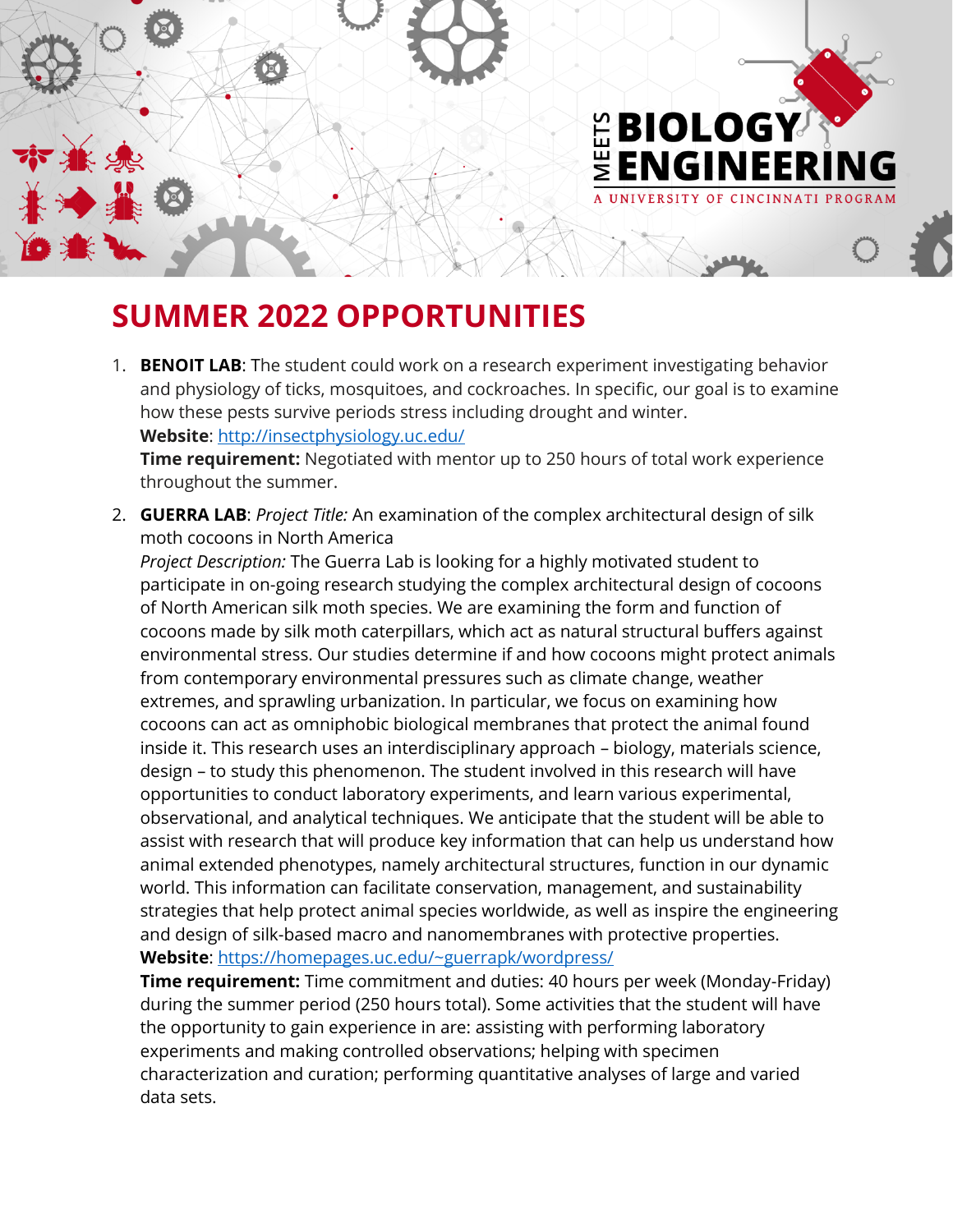

3. **LAYNE LAB:** In the Layne lab research interns will join ongoing, novel research projects in either of two broad areas: 1) spatial navigation, 2) color vision. In the first, **spatial navigation**, we study how animals know where they are, particularly how they know their current location relative to a starting point, such as home. We also study how animals know the location of other objects in the environment, particularly how they visually perceive the direction of objects seen with eyes that are highly mobile - how is this eye mobility accounted for? In the second, **color vision**, we study whether animals have 'color vision', that is, whether animals are capable of visually discriminating objects based solely on differences in reflected/emitted wavelengths of light. To test this we use a behavioral assay in which an unconditioned response is elicited by a visual stimulus that be changed in wavelength and intensity. This is a way of asking the animal 'can you see this? The device we use is novel and invented in the Layne lab. **Website**:<https://researchdirectory.uc.edu/p/laynejn>

**Time requirement:** Negotiated with mentor up to 250 hours of total work experience

4. **DIGITAL FUTURES HUMAN PERFORMANCE & NEUROMECHANICS LAB**: This role involves helping initially set up and test facilities and research study protocols in a brand new lab at UC, the Advanced Human Performance & Neuromechanics Lab (AHPN Lab). The AHPN lab will open next summer in the Digital Futures building near the UC campus. The *vision* of the AHPN Lab is to become an internationally recognized center of excellence for research related to optimizing, maintaining, and restoring human performance. Our *mission* is to create knowledge and interventions to maximize mobility and performance for all. The AHPN Lab will include a motion capture system, force platforms, a split-belt instrumented treadmill, standard treadmills, exercise bicycles, a metabolic measurement system, and virtual/augmented/mixed reality headsets to enable a wide range of research including studies on gait and locomotion, sensorimotor control and decision-making, interactive AR/VR biofeedback technologies for rehabilitation, injury risk reduction, and human performance enhancement, and more. The research intern will have the opportunity to learn to use these technologies in a research setting and to help set up the equipment and get it ready for use in new research studies.

**Website**: Dr. Mike Riley, <https://ucdigitalfutures.com/human-performance-lab/> **Time requirement:** Minimum 6 weeks @ 20 hours/week. Up to 250 hours of total work experience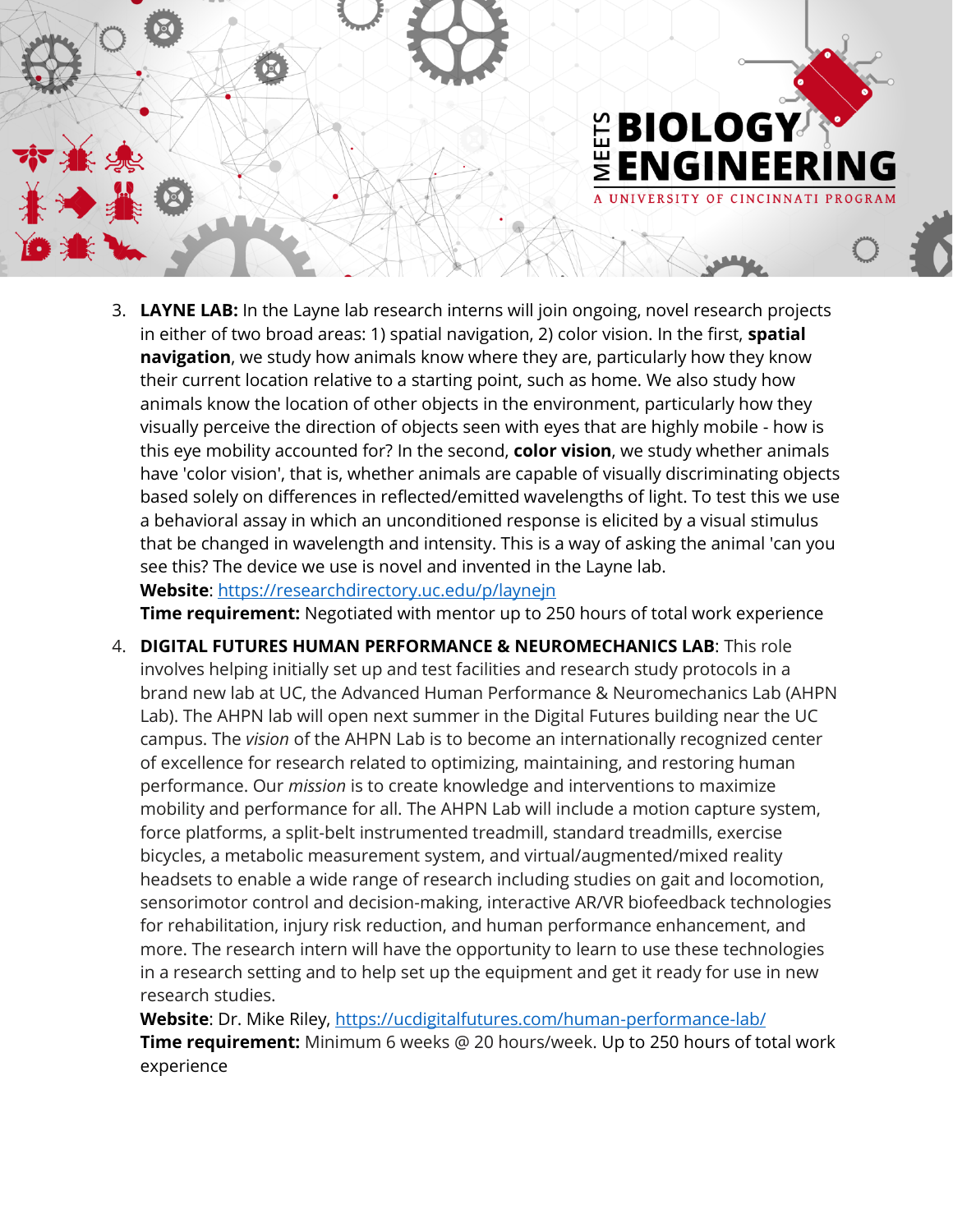

- 5. **KALAFUT LAB:** A major goal of captive animal environments is to create environments where animals can truly thrive. From animal shelters to aquariums and zoos, these facilities strive to provide the highest welfare for the animals in their care. In order for these institutions to meet this goal, they require the expertise of individuals with backgrounds in, not only biology and zoology, but also behavior, conservation, education, and engineering. My name is Katie Kalafut, and I am an animal behavior researcher. My research focuses on helping zoos collect behavioral data on the animals in their care, to use these data to make proactive changes to an animal's welfare, as well as create environments that allow these animals to truly thrive. To do this work effectively, I often need to build my own equipment (you can't buy an elephant feeder off the shelf!), or adapt existing materials to suit my needs. This often includes programming microcontrollers for various inputs and outputs, painstakingly testing materials in controlled environments and the field, and developing new prototypes for future projects. Interns interesting in learning more about the ways engineering can be implemented into the field of animal care and welfare will hopefully have some basic programming knowledge, interest in mechanical engineering, a keen eye for detail, good communication skills, patience, and appreciation for all animals. **Website:** https://www.linkedin.com/in/kathryn-kalafut-ph-d-bcba-3551a513/ **Time requirement:** Available in May and/or June; 3-4 weeks minimum (6-8 ideal). Minimum 2-3 hours each day up to 250 hours total.
- 6. **MOREHOUSE LAB:** *Depth Perception Mechanisms in Hunting Spiders*. Much like a camera, our retinas can only image in 2D–however we are still able to seamlessly perceive the world in 3D. We are not extraordinary in this sense. In fact, most visual animals perceive depth information by utilizing similar mechanisms. Hunting spiders, on the other hand, use a variety of unique mechanisms to gauge distances, making them a fascinating system to study. This project is aimed towards identifying the depth perception mechanisms available to various hunting spider families, and understanding how these mechanisms work based on optical principles. The students involved will take part in field collections, physiological measurements, behavioral experiments, animal husbandry, and have the option to learn about computational scientific methods. **Website**: https://homepages.uc.edu/~morehonn/

**Time requirement:** Negotiated with mentor up to 250 hours of total work experience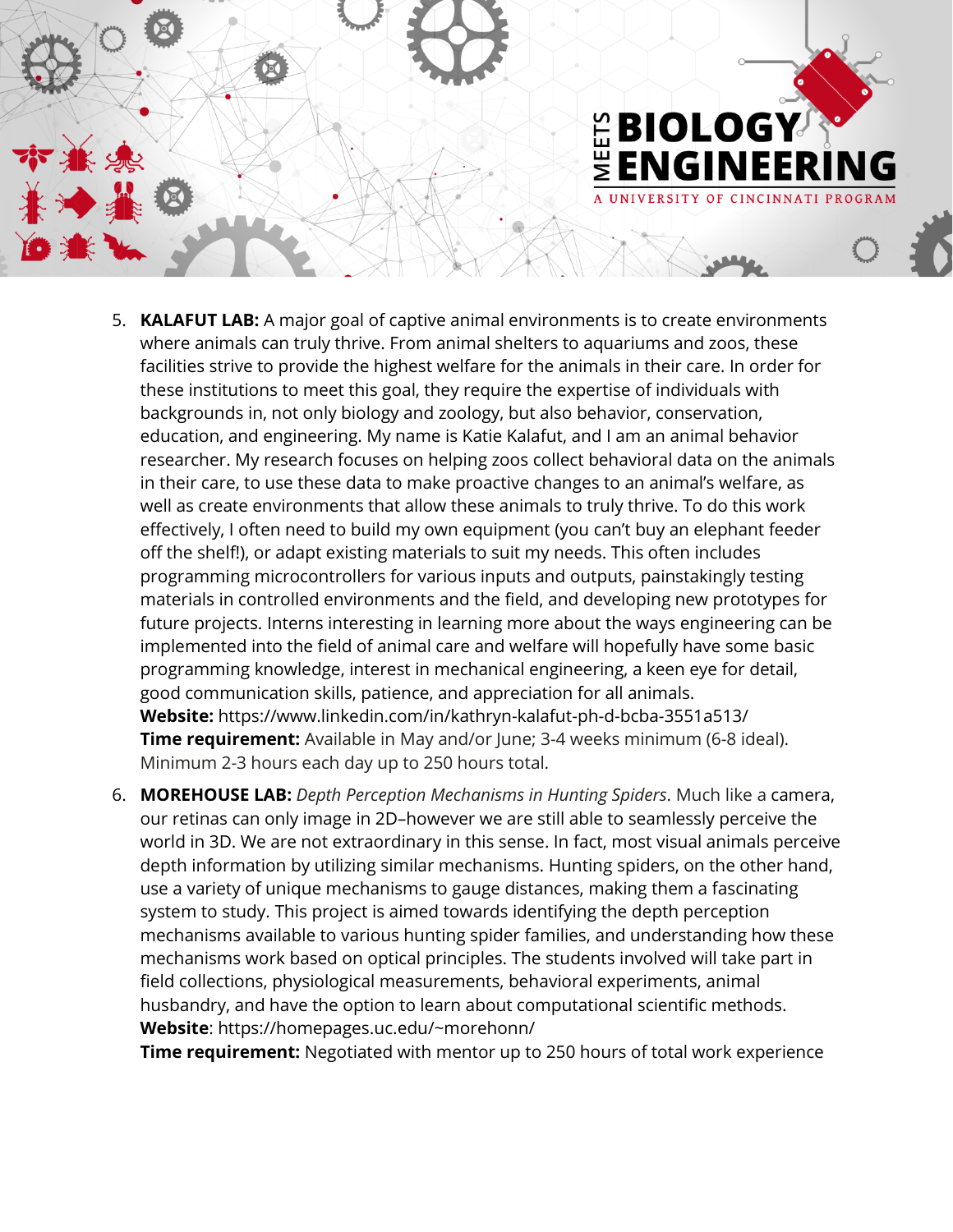

7. **ROLLMANN LAB**: The student would work on experiments aimed at understanding the genetic and neural bases of behavior in fruit flies. Behaviors examined may include an examination of their thermal preference, humidity preference, or taste/smell preferences as well as the neurons that mediate these responses. **Website**:<https://homepages.uc.edu/~rollmasm/> **Time requirement:** A minimum of 10 hours per week. Negotiated with mentor up to

250 hours of total work experience

8. **STOFFER LAB**: The student could work on a research experiment investigating the effects of biogenic amines (octopamine and serotonin) and behavioral plasticity in wolf spiders. Specifically, examine questions regarding the trade-off between aggression and mating decisions.

**Website**: [https://researchdirectory.uc.edu/p/stoffebm](https://nam11.safelinks.protection.outlook.com/?url=https%3A%2F%2Fresearchdirectory.uc.edu%2Fp%2Fstoffebm&data=04%7C01%7Crollmasm%40ucmail.uc.edu%7C663007627b8041040bde08d9e10e68f0%7Cf5222e6c5fc648eb8f0373db18203b63%7C1%7C0%7C637788274266211640%7CUnknown%7CTWFpbGZsb3d8eyJWIjoiMC4wLjAwMDAiLCJQIjoiV2luMzIiLCJBTiI6Ik1haWwiLCJXVCI6Mn0%3D%7C3000&sdata=QhIiNkDfYQGGNQqRWU8x2wPLFrU%2FKAuPIkJdpNXBZfo%3D&reserved=0) **Time requirement:** Negotiated with mentor up to 250 hours of total work experience

9. **VANDERELST LAB**: My lab works on modeling bat echolocation using computer simulations and robots. Based on their interests, students could be involved in all aspects of the work in the lab. Students could help programming robots, building setups, running computer simulations or robotic experiments. In addition, interested students could work on 3D design, 3D printing, or laser cutting to create parts for the robotic experiments. Finally, the internship could also focus on basic electronics, for example, working with microcontrollers.

**Website**:<https://www.bitsofbats.net/>

**Time requirement:** Negotiated with mentor up to 250 hours of total work experience. The internship duration and timing will be determined based on your availability. However, preferably, you would be working in the lab for a limited period (e.g., two weeks) but multiple hours per day.

## New additional opportunities – Updates 2/13/22

10. **GROSS LAB**: *Project Title:* Examining the genetics of taste system development in blind Mexican cavefish. *Project Description:* The Gross Lab is looking for interested, motivated and dedicated high school student interested to gain research experience examining the development of the taste system. Our lab studies the blind Mexican cavefish, and closely-related surface fish, which live in very different environments. These environments have led to dramatic differences in the positions of taste buds.